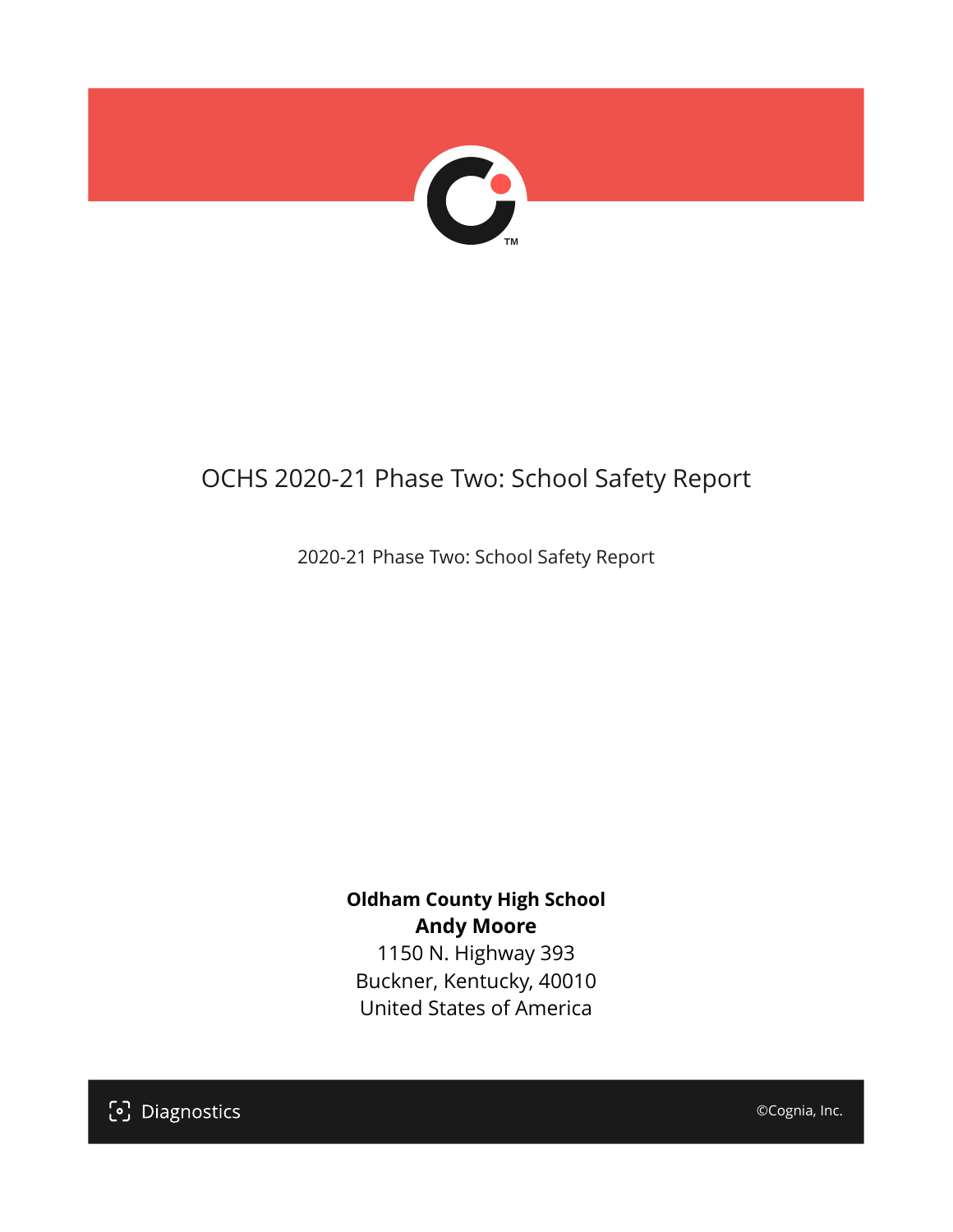#### **Table of Contents**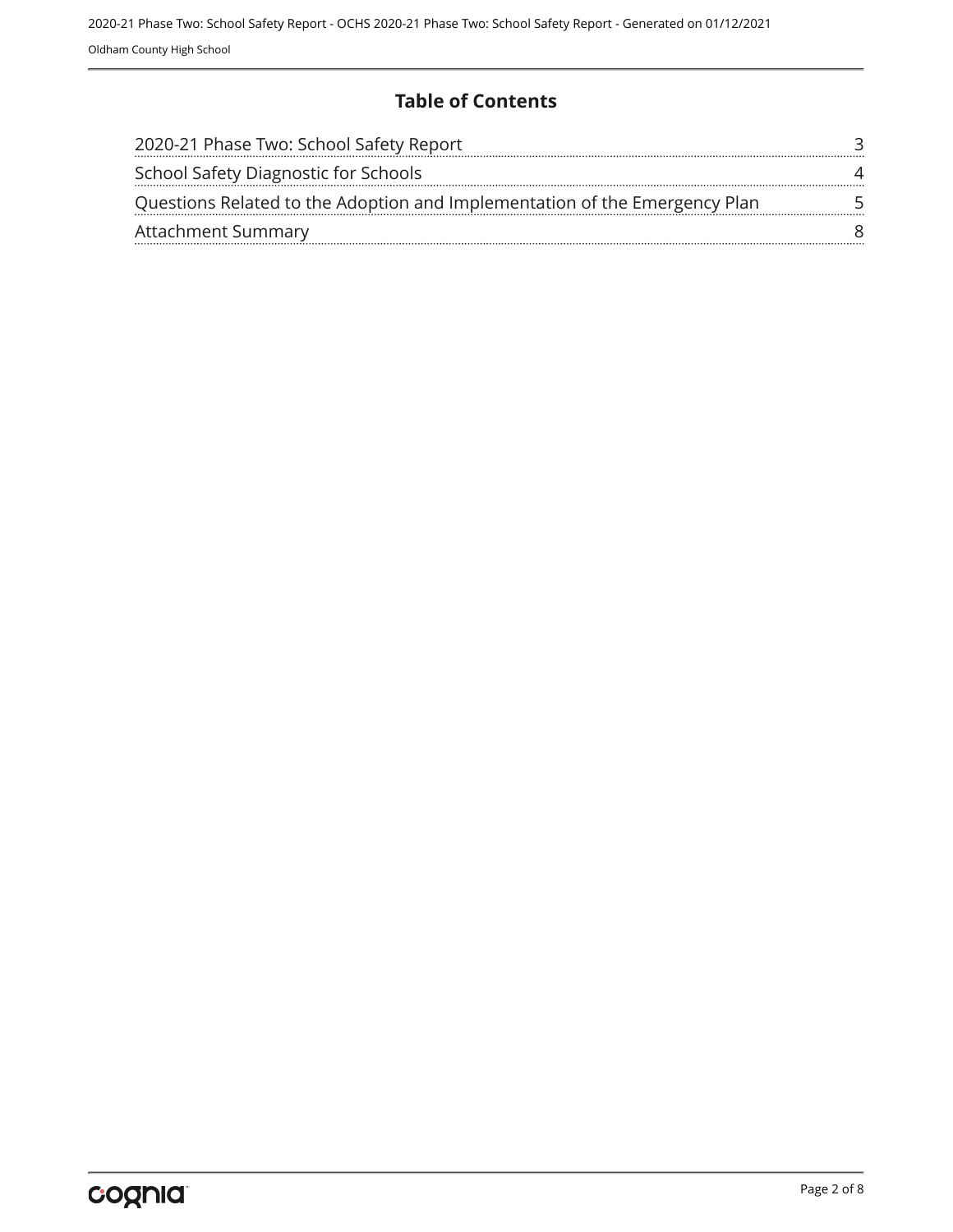# <span id="page-2-0"></span>**2020-21 Phase Two: School Safety Report**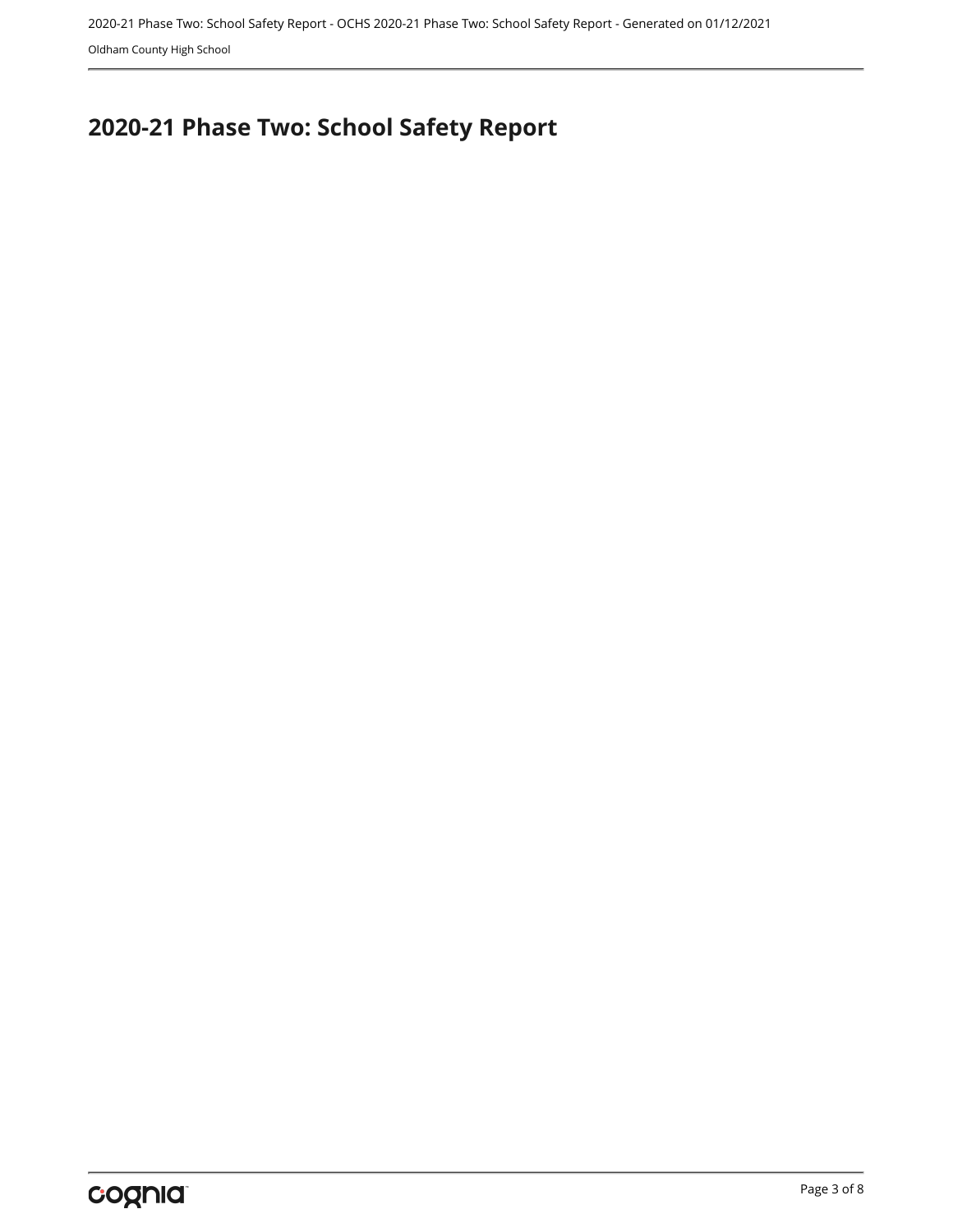## <span id="page-3-0"></span>**School Safety Diagnostic for Schools**

Pursuant to KRS 158.162, the local board of education shall require the school council or, if none exists, the principal in each school to adopt an emergency plan that must be utilized in case of fire, severe weather, earthquake, or a building lockdown and that: establishes evacuation routes; identifies the best available severe weather zones; develops earthquake protocols for students; and, develops and adheres to practices controlling access to the school building. The emergency plan shall be annually reviewed by the council, principal, and first responders and revised as needed.

In addition to the emergency plan requirements in KRS 158.162, KRS 158.164 requires the local board of education to direct the school council or, if none exists, the principal in each school to establish procedures to perform a building lockdown and to invite local law enforcement to assist in establishing lockdown procedures.

KRS 158.162 also requires the emergency plan be discussed with all school staff prior to the first instructional day of the school year and provided, along with a diagram of the facility, to appropriate first responders. Further, the principal in each school shall conduct, at a minimum, the following emergency response drills within the first 30 instructional days of the school year and again during the month of January: one severe weather drill, one earthquake drill, and one lockdown drill. In addition, required fire drills shall be conducted according to administrative regulations promulgated by the Department of Housing, Buildings and Construction.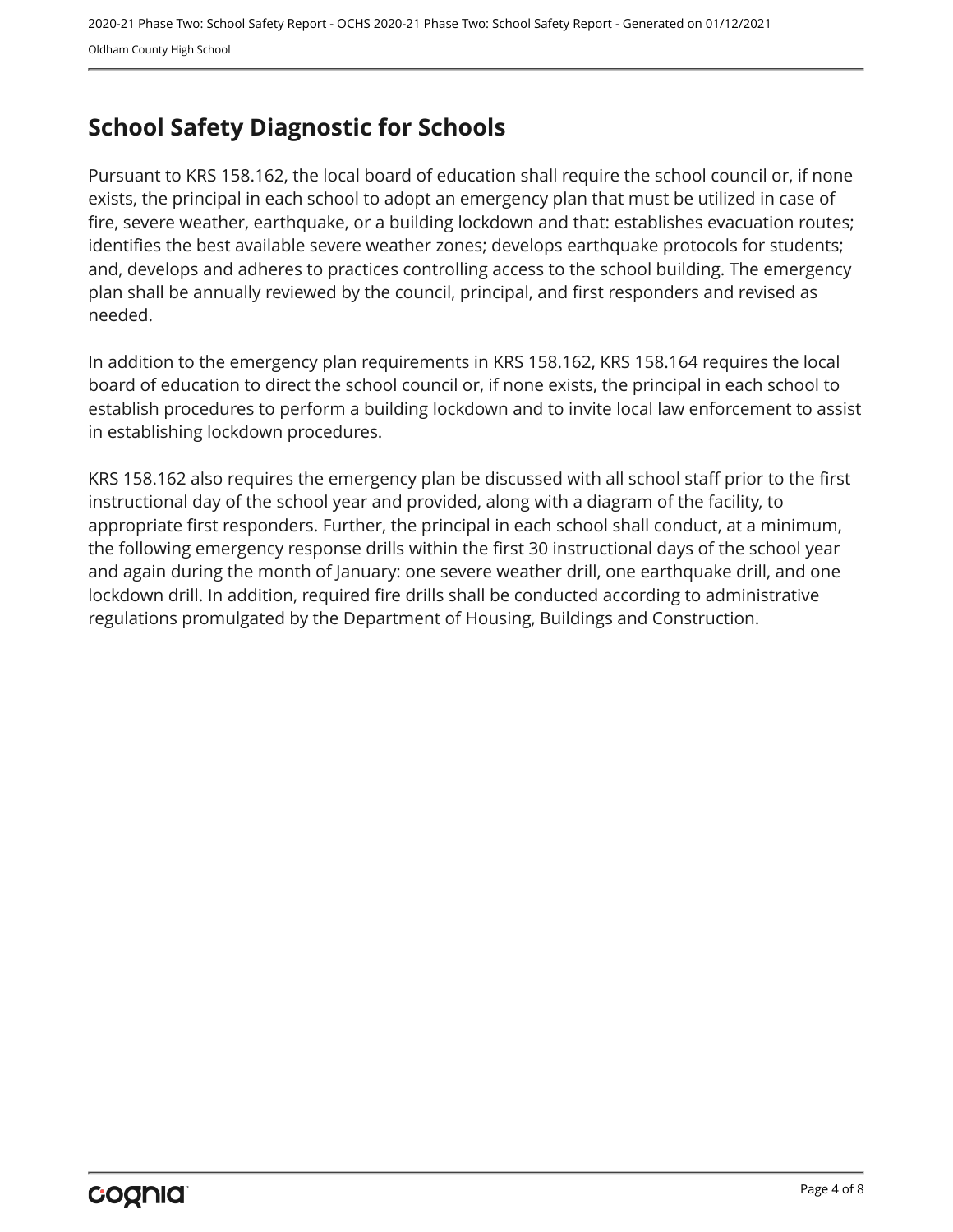### <span id="page-4-0"></span>**Questions Related to the Adoption and Implementation of the Emergency Plan**

1. Has the school council or, where applicable, principal adopted an emergency plan in accordance with local board policy and in compliance with the specifications in KRS 158.162(3)?

*If the answer is "no", please explain in the comment box. Please note that Senate Bill 1 (2019) amended KRS 158.162(3)(d) to require, for example, classroom doors remain closed and locked during instructional time as well as classroom doors with windows be equipped with material to quickly cover the window during a building lockdown. Schools are encouraged to comply with these changes as soon as practicable but, if needed, have until July 1, 2022 to fully implement. Accordingly, failure to comply with KRS 158.162(3)(d), as amended, should not be reported herein until the 2022-2023 school year and beyond.*

Yes. SBDM approved on September 25, 2020

#### **ATTACHMENTS**

#### **Attachment Name**

2. Has the school provided local first responders with a copy of the school's emergency plan along with a diagram of the school as required by KRS 158.162(2)(b)?

*If the answer is "no", please explain in the comment box.*

Yes

3. Has the school posted primary and secondary evacuation routes in each room by any doorway used for evacuation as required by KRS 158.162(3)(a)?

*If the answer is "no", please explain in the comment box.*

Yes

4. Has the school posted the location of severe weather safe zones in each room as required by KRS 158.162(3)(b)?

*If the answer is "no", please explain in the comment box.*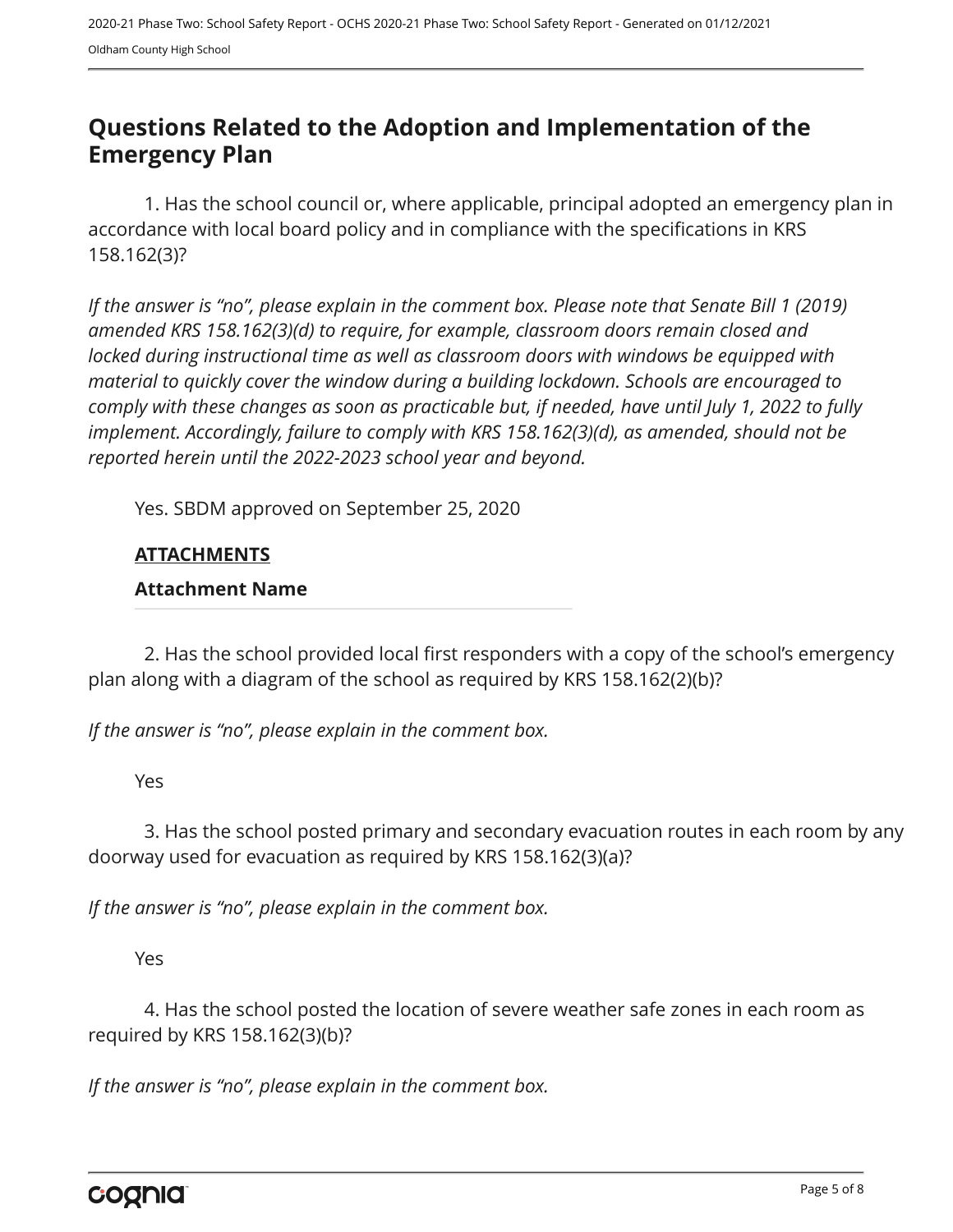#### YES

5. Was the school's emergency plan reviewed following the end of the prior school year by the school council, principal, and first responders and revised as needed as required by KRS 158.162(2)(c)?

*Please provide the most recent date of review/revision of the school's emergency plan in the district in the comment box. If the answer is "no", please explain in the comment box.* 

YES Reviewed and approved by SBDM on 9/25/2020

6. Did the principal discuss the emergency plan with **all** school staff prior to the first instructional day of the current school year and appropriately document the time and date of such discussion as required by KRS 158.162(2)(d)?

*Please provide the date the school completed this discussion in the comment box. If the answer is "no", please explain in the comment box.*

YES Opening Day 8/20/2020

7. During the first 30 instructional days of the current school year, did the principal conduct at least one severe weather drill, one earthquake drill, and one lockdown drill as required by KRS 158.162(5)?

*If the answer is "no", please explain in the comment box.*

**YES** 

#### **ATTACHMENTS**

#### **Attachment Name**

8. During the month of January during the prior school year, did the principal conduct at least one severe weather drill, one earthquake drill, and one lockdown drill as required by KRS 158.162(5)?

*If the answer is "no", please explain in the comment box.*

Yes

#### **ATTACHMENTS**

cognia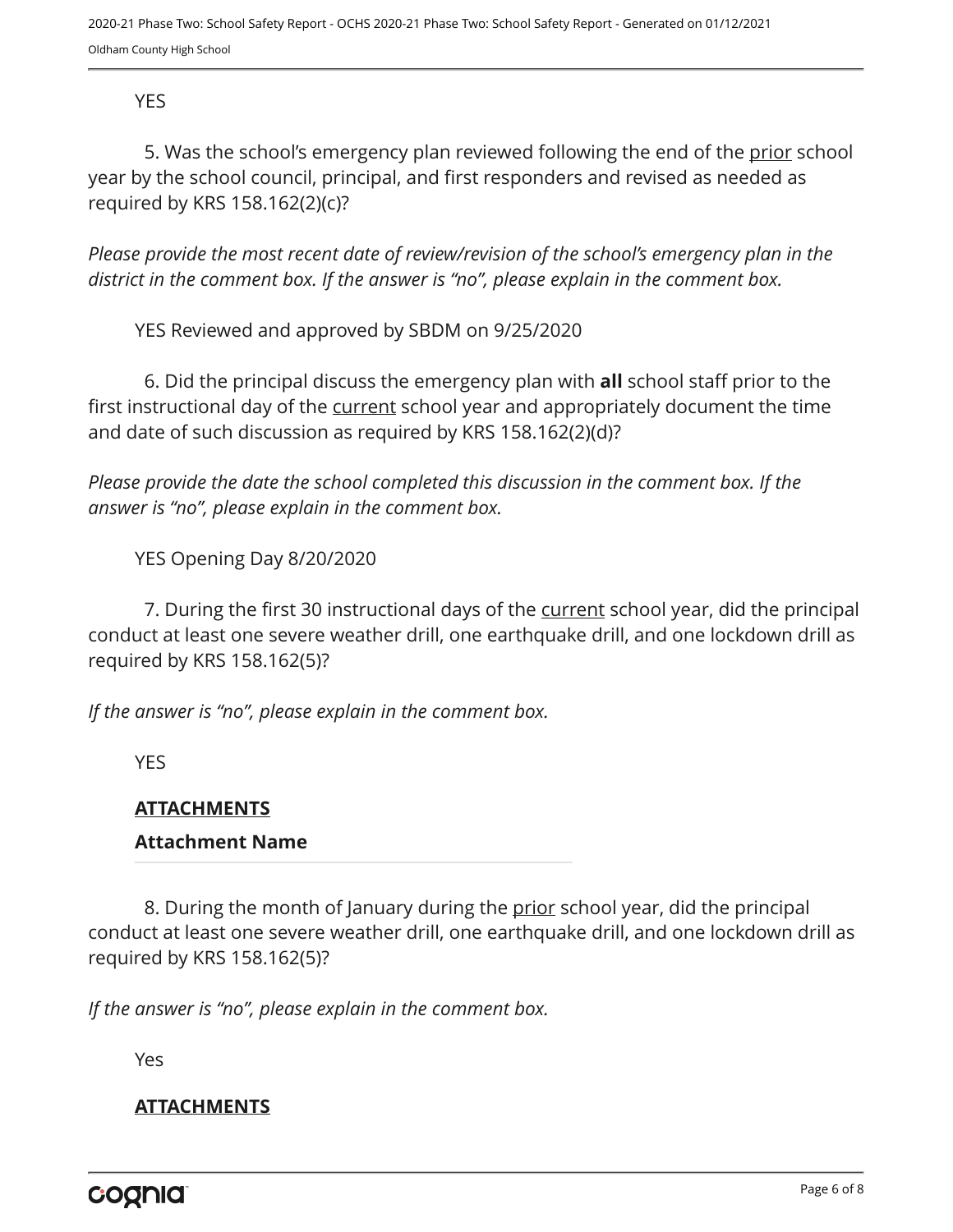#### **Attachment Name**

9. Over the immediately preceding twelve months, did each school within the district conduct fire drills in accordance with administrative regulations promulgated by the Department of Housing, Buildings and Construction as required by KRS 158.162(5)?

*If all schools in the district did NOT meet the requirement, respond "no" and please explain further in the comment box.* 

Yes